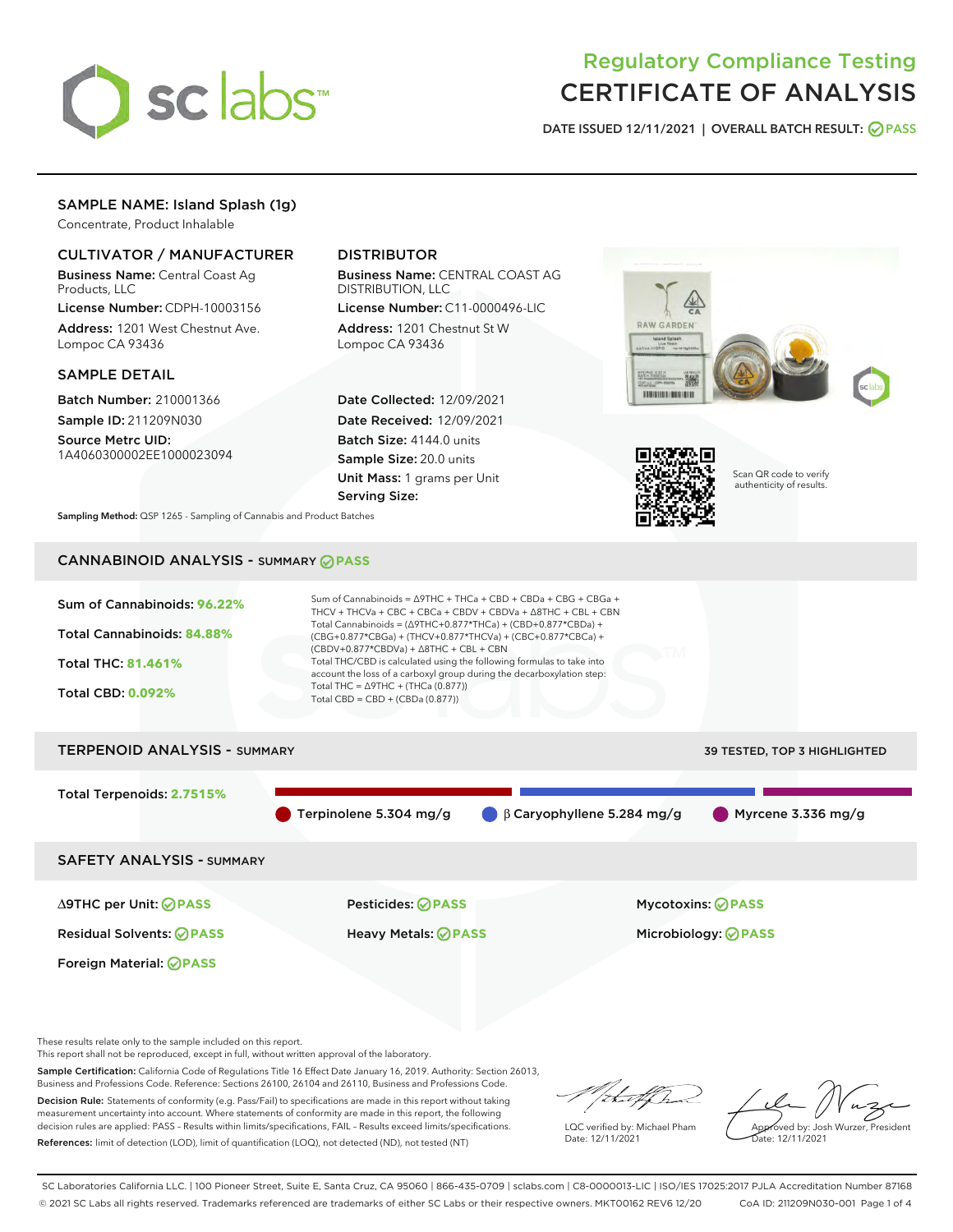



ISLAND SPLASH (1G) | DATE ISSUED 12/11/2021 | OVERALL BATCH RESULT: **○** PASS

#### CANNABINOID TEST RESULTS - 12/11/2021 2 PASS

Tested by high-performance liquid chromatography with diode-array detection (HPLC-DAD). **Method:** QSP 1157 - Analysis of Cannabinoids by HPLC-DAD

#### TOTAL CANNABINOIDS: **84.88%**

Total Cannabinoids (Total THC) + (Total CBD) + (Total CBG) + (Total THCV) + (Total CBC) + (Total CBDV) + ∆8THC + CBL + CBN

TOTAL THC: **81.461%** Total THC (∆9THC+0.877\*THCa)

TOTAL CBD: **0.092%**

Total CBD (CBD+0.877\*CBDa)

TOTAL CBG: 2.18% Total CBG (CBG+0.877\*CBGa)

TOTAL THCV: 0.62% Total THCV (THCV+0.877\*THCVa)

TOTAL CBC: 0.525% Total CBC (CBC+0.877\*CBCa)

TOTAL CBDV: ND Total CBDV (CBDV+0.877\*CBDVa)

| <b>COMPOUND</b>  | LOD/LOQ<br>(mg/g)          | <b>MEASUREMENT</b><br><b>UNCERTAINTY</b><br>(mg/g) | <b>RESULT</b><br>(mg/g) | <b>RESULT</b><br>(%) |
|------------------|----------------------------|----------------------------------------------------|-------------------------|----------------------|
| <b>THCa</b>      | 0.05/0.14                  | ±22.777                                            | 886.27                  | 88.627               |
| Δ9THC            | 0.06 / 0.26                | ±1.285                                             | 37.35                   | 3.735                |
| <b>CBGa</b>      | 0.1/0.2                    | ±1.14                                              | 21.9                    | 2.19                 |
| <b>THCVa</b>     | 0.07/0.20                  | ±0.337                                             | 7.07                    | 0.707                |
| <b>CBCa</b>      | 0.07 / 0.28                | ±0.293                                             | 5.99                    | 0.599                |
| <b>CBG</b>       | 0.06/0.19                  | ±0.102                                             | 2.58                    | 0.258                |
| <b>CBDa</b>      | 0.02/0.19                  | ±0.031                                             | 1.05                    | 0.105                |
| <b>CBC</b>       | 0.2 / 0.5                  | N/A                                                | $<$ LOQ                 | <loq< td=""></loq<>  |
| $\triangle$ 8THC | 0.1/0.4                    | N/A                                                | <b>ND</b>               | <b>ND</b>            |
| <b>THCV</b>      | 0.1 / 0.2                  | N/A                                                | <b>ND</b>               | <b>ND</b>            |
| <b>CBD</b>       | 0.07/0.29                  | N/A                                                | <b>ND</b>               | <b>ND</b>            |
| <b>CBDV</b>      | 0.04 / 0.15                | N/A                                                | <b>ND</b>               | <b>ND</b>            |
| <b>CBDVa</b>     | 0.03 / 0.53                | N/A                                                | <b>ND</b>               | <b>ND</b>            |
| <b>CBL</b>       | 0.06 / 0.24                | N/A                                                | <b>ND</b>               | <b>ND</b>            |
| <b>CBN</b>       | 0.1/0.3                    | N/A                                                | <b>ND</b>               | <b>ND</b>            |
|                  | <b>SUM OF CANNABINOIDS</b> |                                                    | 962.2 mg/g              | 96.22%               |

#### **UNIT MASS: 1 grams per Unit**

| ∆9THC per Unit                        | 1120 per-package limit | 37.35 mg/unit  | <b>PASS</b> |
|---------------------------------------|------------------------|----------------|-------------|
| <b>Total THC per Unit</b>             |                        | 814.61 mg/unit |             |
| <b>CBD</b> per Unit                   |                        | <b>ND</b>      |             |
| <b>Total CBD per Unit</b>             |                        | $0.92$ mg/unit |             |
| Sum of Cannabinoids<br>per Unit       |                        | 962.2 mg/unit  |             |
| <b>Total Cannabinoids</b><br>per Unit |                        | 848.8 mg/unit  |             |

#### TERPENOID TEST RESULTS - 12/11/2021

Terpene analysis utilizing gas chromatography-flame ionization detection (GC-FID). **Method:** QSP 1192 - Analysis of Terpenoids by GC-FID

| <b>COMPOUND</b>          | LOD/LOQ<br>(mg/g) | <b>MEASUREMENT</b><br><b>UNCERTAINTY</b><br>(mg/g) | <b>RESULT</b><br>(mg/g)                         | <b>RESULT</b><br>(%) |
|--------------------------|-------------------|----------------------------------------------------|-------------------------------------------------|----------------------|
| Terpinolene              | 0.008 / 0.026     | ±0.1087                                            | 5.304                                           | 0.5304               |
| $\beta$ Caryophyllene    | 0.004 / 0.012     | ±0.1881                                            | 5.284                                           | 0.5284               |
| <b>Myrcene</b>           | 0.008 / 0.025     | ±0.0430                                            | 3.336                                           | 0.3336               |
| Limonene                 | 0.005 / 0.016     | ±0.0436                                            | 3.052                                           | 0.3052               |
| $\alpha$ Humulene        | 0.009/0.029       | ±0.0573                                            | 1.785                                           | 0.1785               |
| Linalool                 | 0.009 / 0.032     | ±0.0470                                            | 1.236                                           | 0.1236               |
| <b>Terpineol</b>         | 0.016 / 0.055     | ±0.0759                                            | 1.236                                           | 0.1236               |
| $trans-\beta$ -Farnesene | 0.008 / 0.025     | ±0.0420                                            | 1.182                                           | 0.1182               |
| $\alpha$ Bisabolol       | 0.008 / 0.026     | ±0.0396                                            | 0.741                                           | 0.0741               |
| Fenchol                  | 0.010 / 0.034     | ±0.0232                                            | 0.600                                           | 0.0600               |
| $\beta$ Pinene           | 0.004 / 0.014     | ±0.0063                                            | 0.550                                           | 0.0550               |
| Ocimene                  | 0.011 / 0.038     | ±0.0161                                            | 0.501                                           | 0.0501               |
| Guaiol                   | 0.009 / 0.030     | ±0.0227                                            | 0.480                                           | 0.0480               |
| $\alpha$ Pinene          | 0.005 / 0.017     | ±0.0034                                            | 0.397                                           | 0.0397               |
| Nerolidol                | 0.009 / 0.028     | ±0.0215                                            | 0.342                                           | 0.0342               |
| Caryophyllene<br>Oxide   | 0.010 / 0.033     | ±0.0114                                            | 0.247                                           | 0.0247               |
| Borneol                  | 0.005 / 0.016     | ±0.0066                                            | 0.157                                           | 0.0157               |
| $\gamma$ Terpinene       | 0.006 / 0.018     | ±0.0025                                            | 0.147                                           | 0.0147               |
| $\alpha$ Terpinene       | 0.005 / 0.017     | ±0.0021                                            | 0.144                                           | 0.0144               |
| $\alpha$ Phellandrene    | 0.006 / 0.020     | ±0.0017                                            | 0.128                                           | 0.0128               |
| Valencene                | 0.009 / 0.030     | ±0.0082                                            | 0.119                                           | 0.0119               |
| Geraniol                 | 0.002 / 0.007     | ±0.0048                                            | 0.110                                           | 0.0110               |
| Sabinene                 | 0.004 / 0.014     | ±0.0013                                            | 0.109                                           | 0.0109               |
| 3 Carene                 | 0.005 / 0.018     | ±0.0014                                            | 0.102                                           | 0.0102               |
| Sabinene Hydrate         | 0.006 / 0.022     | ±0.0025                                            | 0.064                                           | 0.0064               |
| Fenchone                 | 0.009 / 0.028     | ±0.0017                                            | 0.057                                           | 0.0057               |
| Citronellol              | 0.003 / 0.010     | ±0.0025                                            | 0.052                                           | 0.0052               |
| Camphene                 | 0.005 / 0.015     | ±0.0005                                            | 0.041                                           | 0.0041               |
| Nerol                    | 0.003 / 0.011     | ±0.0005                                            | 0.012                                           | 0.0012               |
| p-Cymene                 | 0.005 / 0.016     | N/A                                                | <loq< th=""><th><loq< th=""></loq<></th></loq<> | <loq< th=""></loq<>  |
| <b>Geranyl Acetate</b>   | 0.004 / 0.014     | N/A                                                | <loq< th=""><th><loq< th=""></loq<></th></loq<> | <loq< th=""></loq<>  |
| Eucalyptol               | 0.006 / 0.018     | N/A                                                | ND                                              | <b>ND</b>            |
| (-)-Isopulegol           | 0.005 / 0.016     | N/A                                                | <b>ND</b>                                       | ND                   |
| Camphor                  | 0.006 / 0.019     | N/A                                                | ND                                              | ND                   |
| Isoborneol               | 0.004 / 0.012     | N/A                                                | ND                                              | ND                   |
| Menthol                  | 0.008 / 0.025     | N/A                                                | <b>ND</b>                                       | ND                   |
| $R-(+)$ -Pulegone        | 0.003 / 0.011     | N/A                                                | ND                                              | ND                   |
| $\alpha$ Cedrene         | 0.005 / 0.016     | N/A                                                | ND                                              | ND                   |
| Cedrol                   | 0.008 / 0.027     | N/A                                                | <b>ND</b>                                       | ND                   |
| <b>TOTAL TERPENOIDS</b>  |                   |                                                    | 27.515 mg/g                                     | 2.7515%              |

SC Laboratories California LLC. | 100 Pioneer Street, Suite E, Santa Cruz, CA 95060 | 866-435-0709 | sclabs.com | C8-0000013-LIC | ISO/IES 17025:2017 PJLA Accreditation Number 87168 © 2021 SC Labs all rights reserved. Trademarks referenced are trademarks of either SC Labs or their respective owners. MKT00162 REV6 12/20 CoA ID: 211209N030-001 Page 2 of 4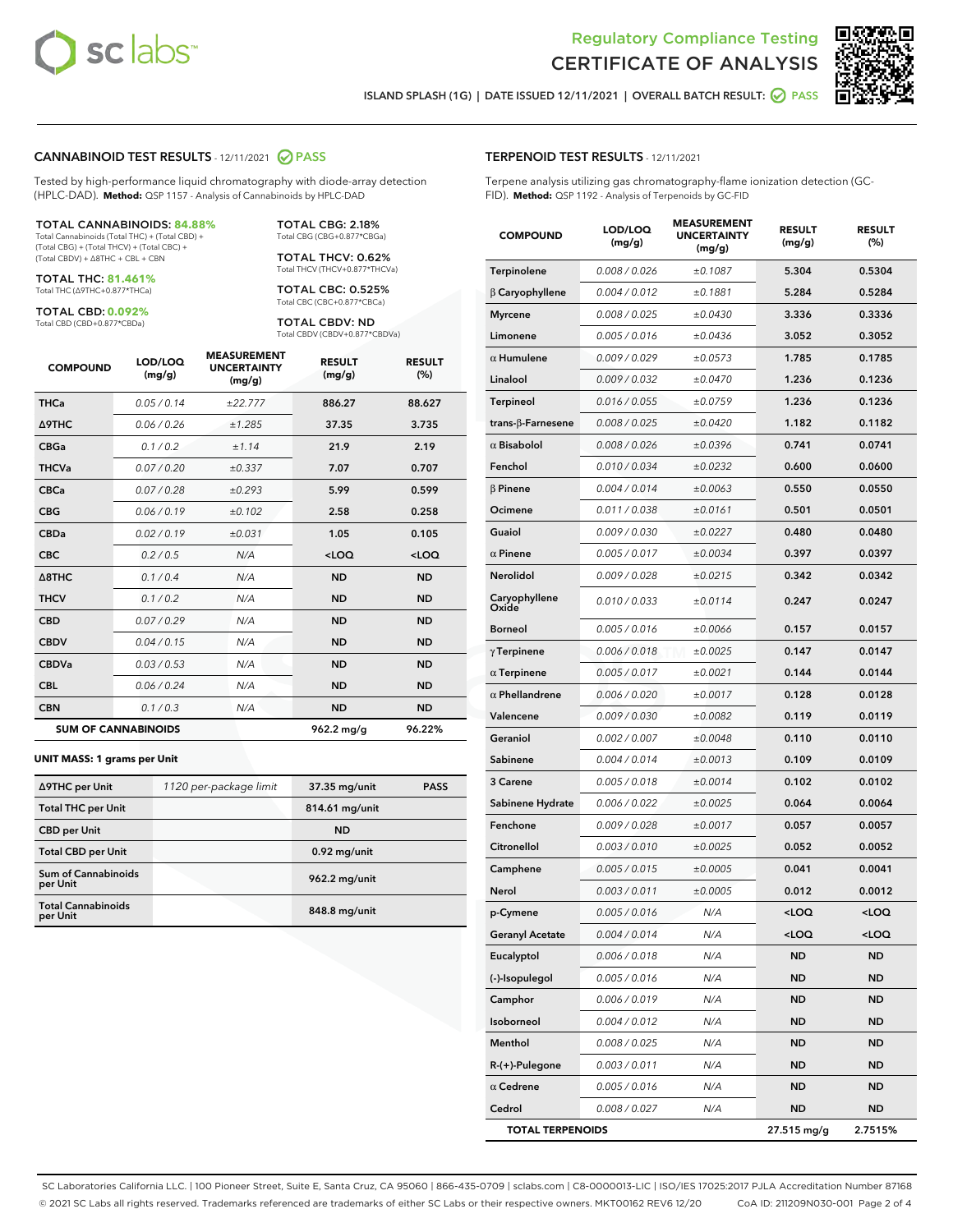



ISLAND SPLASH (1G) | DATE ISSUED 12/11/2021 | OVERALL BATCH RESULT: ● PASS

# CATEGORY 1 PESTICIDE TEST RESULTS - 12/11/2021 2 PASS

Pesticide and plant growth regulator analysis utilizing high-performance liquid chromatography-mass spectrometry (HPLC-MS) or gas chromatography-mass spectrometry (GC-MS). \*GC-MS utilized where indicated. **Method:** QSP 1212 - Analysis of Pesticides and Mycotoxins by LC-MS or QSP 1213 - Analysis of Pesticides by GC-MS

| Aldicarb<br>0.03 / 0.08<br><b>ND</b><br>$\ge$ LOD<br>N/A<br><b>PASS</b><br>Carbofuran<br>0.02/0.05<br>N/A<br><b>ND</b><br><b>PASS</b><br>$\ge$ LOD<br>Chlordane*<br>0.03 / 0.08<br><b>ND</b><br><b>PASS</b><br>$\ge$ LOD<br>N/A<br>0.03/0.10<br><b>ND</b><br><b>PASS</b><br>Chlorfenapyr*<br>$\ge$ LOD<br>N/A<br>Chlorpyrifos<br>0.02 / 0.06<br>N/A<br><b>ND</b><br><b>PASS</b><br>$\ge$ LOD<br>0.02 / 0.07<br>N/A<br><b>ND</b><br><b>PASS</b><br>Coumaphos<br>$>$ LOD<br><b>ND</b><br><b>PASS</b><br>Daminozide<br>0.02 / 0.07<br>$\ge$ LOD<br>N/A<br><b>DDVP</b><br>0.03/0.09<br>$\ge$ LOD<br>N/A<br><b>ND</b><br><b>PASS</b><br>(Dichlorvos)<br>Dimethoate<br><b>ND</b><br><b>PASS</b><br>0.03 / 0.08<br>$>$ LOD<br>N/A<br>Ethoprop(hos)<br>0.03/0.10<br>$\ge$ LOD<br>N/A<br><b>ND</b><br><b>PASS</b><br>0.02 / 0.06<br>$\ge$ LOD<br>N/A<br><b>ND</b><br><b>PASS</b><br>Etofenprox<br>Fenoxycarb<br>0.03 / 0.08<br>$>$ LOD<br>N/A<br><b>ND</b><br><b>PASS</b><br>0.03/0.08<br><b>ND</b><br><b>PASS</b><br>Fipronil<br>$\ge$ LOD<br>N/A<br>Imazalil<br>0.02 / 0.06<br>$>$ LOD<br>N/A<br><b>ND</b><br><b>PASS</b><br>Methiocarb<br>0.02 / 0.07<br>N/A<br><b>ND</b><br><b>PASS</b><br>$\ge$ LOD<br>Methyl<br>0.03/0.10<br>$\ge$ LOD<br>N/A<br><b>ND</b><br><b>PASS</b><br>parathion<br>0.03/0.09<br>$\ge$ LOD<br>N/A<br><b>ND</b><br><b>PASS</b><br><b>Mevinphos</b><br>Paclobutrazol<br>0.02 / 0.05<br>$\ge$ LOD<br>N/A<br><b>ND</b><br><b>PASS</b><br>0.03/0.09<br>N/A<br>$\ge$ LOD<br><b>ND</b><br><b>PASS</b><br>Propoxur<br>0.03 / 0.08<br><b>ND</b><br><b>PASS</b><br>Spiroxamine<br>$\ge$ LOD<br>N/A<br><b>PASS</b><br>Thiacloprid<br>0.03/0.10<br>$\ge$ LOD<br>N/A<br><b>ND</b> | <b>COMPOUND</b> | LOD/LOQ<br>$(\mu g/g)$ | <b>ACTION</b><br><b>LIMIT</b><br>$(\mu g/g)$ | <b>MEASUREMENT</b><br><b>UNCERTAINTY</b><br>$(\mu g/g)$ | <b>RESULT</b><br>$(\mu g/g)$ | <b>RESULT</b> |
|-----------------------------------------------------------------------------------------------------------------------------------------------------------------------------------------------------------------------------------------------------------------------------------------------------------------------------------------------------------------------------------------------------------------------------------------------------------------------------------------------------------------------------------------------------------------------------------------------------------------------------------------------------------------------------------------------------------------------------------------------------------------------------------------------------------------------------------------------------------------------------------------------------------------------------------------------------------------------------------------------------------------------------------------------------------------------------------------------------------------------------------------------------------------------------------------------------------------------------------------------------------------------------------------------------------------------------------------------------------------------------------------------------------------------------------------------------------------------------------------------------------------------------------------------------------------------------------------------------------------------------------------------------------------------------------------|-----------------|------------------------|----------------------------------------------|---------------------------------------------------------|------------------------------|---------------|
|                                                                                                                                                                                                                                                                                                                                                                                                                                                                                                                                                                                                                                                                                                                                                                                                                                                                                                                                                                                                                                                                                                                                                                                                                                                                                                                                                                                                                                                                                                                                                                                                                                                                                         |                 |                        |                                              |                                                         |                              |               |
|                                                                                                                                                                                                                                                                                                                                                                                                                                                                                                                                                                                                                                                                                                                                                                                                                                                                                                                                                                                                                                                                                                                                                                                                                                                                                                                                                                                                                                                                                                                                                                                                                                                                                         |                 |                        |                                              |                                                         |                              |               |
|                                                                                                                                                                                                                                                                                                                                                                                                                                                                                                                                                                                                                                                                                                                                                                                                                                                                                                                                                                                                                                                                                                                                                                                                                                                                                                                                                                                                                                                                                                                                                                                                                                                                                         |                 |                        |                                              |                                                         |                              |               |
|                                                                                                                                                                                                                                                                                                                                                                                                                                                                                                                                                                                                                                                                                                                                                                                                                                                                                                                                                                                                                                                                                                                                                                                                                                                                                                                                                                                                                                                                                                                                                                                                                                                                                         |                 |                        |                                              |                                                         |                              |               |
|                                                                                                                                                                                                                                                                                                                                                                                                                                                                                                                                                                                                                                                                                                                                                                                                                                                                                                                                                                                                                                                                                                                                                                                                                                                                                                                                                                                                                                                                                                                                                                                                                                                                                         |                 |                        |                                              |                                                         |                              |               |
|                                                                                                                                                                                                                                                                                                                                                                                                                                                                                                                                                                                                                                                                                                                                                                                                                                                                                                                                                                                                                                                                                                                                                                                                                                                                                                                                                                                                                                                                                                                                                                                                                                                                                         |                 |                        |                                              |                                                         |                              |               |
|                                                                                                                                                                                                                                                                                                                                                                                                                                                                                                                                                                                                                                                                                                                                                                                                                                                                                                                                                                                                                                                                                                                                                                                                                                                                                                                                                                                                                                                                                                                                                                                                                                                                                         |                 |                        |                                              |                                                         |                              |               |
|                                                                                                                                                                                                                                                                                                                                                                                                                                                                                                                                                                                                                                                                                                                                                                                                                                                                                                                                                                                                                                                                                                                                                                                                                                                                                                                                                                                                                                                                                                                                                                                                                                                                                         |                 |                        |                                              |                                                         |                              |               |
|                                                                                                                                                                                                                                                                                                                                                                                                                                                                                                                                                                                                                                                                                                                                                                                                                                                                                                                                                                                                                                                                                                                                                                                                                                                                                                                                                                                                                                                                                                                                                                                                                                                                                         |                 |                        |                                              |                                                         |                              |               |
|                                                                                                                                                                                                                                                                                                                                                                                                                                                                                                                                                                                                                                                                                                                                                                                                                                                                                                                                                                                                                                                                                                                                                                                                                                                                                                                                                                                                                                                                                                                                                                                                                                                                                         |                 |                        |                                              |                                                         |                              |               |
|                                                                                                                                                                                                                                                                                                                                                                                                                                                                                                                                                                                                                                                                                                                                                                                                                                                                                                                                                                                                                                                                                                                                                                                                                                                                                                                                                                                                                                                                                                                                                                                                                                                                                         |                 |                        |                                              |                                                         |                              |               |
|                                                                                                                                                                                                                                                                                                                                                                                                                                                                                                                                                                                                                                                                                                                                                                                                                                                                                                                                                                                                                                                                                                                                                                                                                                                                                                                                                                                                                                                                                                                                                                                                                                                                                         |                 |                        |                                              |                                                         |                              |               |
|                                                                                                                                                                                                                                                                                                                                                                                                                                                                                                                                                                                                                                                                                                                                                                                                                                                                                                                                                                                                                                                                                                                                                                                                                                                                                                                                                                                                                                                                                                                                                                                                                                                                                         |                 |                        |                                              |                                                         |                              |               |
|                                                                                                                                                                                                                                                                                                                                                                                                                                                                                                                                                                                                                                                                                                                                                                                                                                                                                                                                                                                                                                                                                                                                                                                                                                                                                                                                                                                                                                                                                                                                                                                                                                                                                         |                 |                        |                                              |                                                         |                              |               |
|                                                                                                                                                                                                                                                                                                                                                                                                                                                                                                                                                                                                                                                                                                                                                                                                                                                                                                                                                                                                                                                                                                                                                                                                                                                                                                                                                                                                                                                                                                                                                                                                                                                                                         |                 |                        |                                              |                                                         |                              |               |
|                                                                                                                                                                                                                                                                                                                                                                                                                                                                                                                                                                                                                                                                                                                                                                                                                                                                                                                                                                                                                                                                                                                                                                                                                                                                                                                                                                                                                                                                                                                                                                                                                                                                                         |                 |                        |                                              |                                                         |                              |               |
|                                                                                                                                                                                                                                                                                                                                                                                                                                                                                                                                                                                                                                                                                                                                                                                                                                                                                                                                                                                                                                                                                                                                                                                                                                                                                                                                                                                                                                                                                                                                                                                                                                                                                         |                 |                        |                                              |                                                         |                              |               |
|                                                                                                                                                                                                                                                                                                                                                                                                                                                                                                                                                                                                                                                                                                                                                                                                                                                                                                                                                                                                                                                                                                                                                                                                                                                                                                                                                                                                                                                                                                                                                                                                                                                                                         |                 |                        |                                              |                                                         |                              |               |
|                                                                                                                                                                                                                                                                                                                                                                                                                                                                                                                                                                                                                                                                                                                                                                                                                                                                                                                                                                                                                                                                                                                                                                                                                                                                                                                                                                                                                                                                                                                                                                                                                                                                                         |                 |                        |                                              |                                                         |                              |               |
|                                                                                                                                                                                                                                                                                                                                                                                                                                                                                                                                                                                                                                                                                                                                                                                                                                                                                                                                                                                                                                                                                                                                                                                                                                                                                                                                                                                                                                                                                                                                                                                                                                                                                         |                 |                        |                                              |                                                         |                              |               |
|                                                                                                                                                                                                                                                                                                                                                                                                                                                                                                                                                                                                                                                                                                                                                                                                                                                                                                                                                                                                                                                                                                                                                                                                                                                                                                                                                                                                                                                                                                                                                                                                                                                                                         |                 |                        |                                              |                                                         |                              |               |

#### CATEGORY 2 PESTICIDE TEST RESULTS - 12/11/2021 @ PASS

| <b>COMPOUND</b>          | LOD/LOQ<br>$(\mu g/g)$ | <b>ACTION</b><br>LIMIT<br>$(\mu g/g)$ | <b>MEASUREMENT</b><br><b>UNCERTAINTY</b><br>$(\mu g/g)$ | <b>RESULT</b><br>$(\mu g/g)$ | <b>RESULT</b> |  |
|--------------------------|------------------------|---------------------------------------|---------------------------------------------------------|------------------------------|---------------|--|
| Abamectin                | 0.03/0.10              | 0.1                                   | N/A                                                     | <b>ND</b>                    | <b>PASS</b>   |  |
| Acephate                 | 0.02/0.07              | 0.1                                   | N/A                                                     | <b>ND</b>                    | <b>PASS</b>   |  |
| Acequinocyl              | 0.02 / 0.07            | 0.1                                   | N/A                                                     | <b>ND</b>                    | <b>PASS</b>   |  |
| Acetamiprid              | 0.02/0.05              | 0.1                                   | N/A                                                     | <b>ND</b>                    | <b>PASS</b>   |  |
| Azoxystrobin             | 0.02/0.07              | 0.1                                   | N/A                                                     | <b>ND</b>                    | <b>PASS</b>   |  |
| <b>Bifenazate</b>        | 0.01/0.04              | 0.1                                   | N/A                                                     | <b>ND</b>                    | <b>PASS</b>   |  |
| <b>Bifenthrin</b>        | 0.02 / 0.05            | 3                                     | N/A                                                     | <b>ND</b>                    | <b>PASS</b>   |  |
| <b>Boscalid</b>          | 0.03/0.09              | 0.1                                   | N/A                                                     | <b>ND</b>                    | <b>PASS</b>   |  |
| Captan                   | 0.19/0.57              | 07                                    | N/A                                                     | <b>ND</b>                    | <b>PASS</b>   |  |
| Carbaryl                 | 0.02/0.06              | 0.5                                   | N/A                                                     | <b>ND</b>                    | <b>PASS</b>   |  |
| Chlorantranilip-<br>role | 0.04/0.12              | 10                                    | N/A                                                     | <b>ND</b>                    | <b>PASS</b>   |  |
| Clofentezine             | 0.03/0.09              | 0.1                                   | N/A                                                     | <b>ND</b>                    | <b>PASS</b>   |  |

| <b>COMPOUND</b>               | LOD/LOQ<br>(µg/g) | <b>ACTION</b><br>LIMIT<br>(µg/g) | <b>MEASUREMENT</b><br><b>UNCERTAINTY</b><br>(µg/g) | <b>RESULT</b><br>(µg/g) | <b>RESULT</b> |
|-------------------------------|-------------------|----------------------------------|----------------------------------------------------|-------------------------|---------------|
| Cyfluthrin                    | 0.12 / 0.38       | $\overline{c}$                   | N/A                                                | <b>ND</b>               | <b>PASS</b>   |
| Cypermethrin                  | 0.11/0.32         | 1                                | N/A                                                | <b>ND</b>               | <b>PASS</b>   |
| <b>Diazinon</b>               | 0.02 / 0.05       | 0.1                              | N/A                                                | <b>ND</b>               | <b>PASS</b>   |
| Dimethomorph                  | 0.03 / 0.09       | 2                                | N/A                                                | <b>ND</b>               | <b>PASS</b>   |
| Etoxazole                     | 0.02 / 0.06       | 0.1                              | N/A                                                | <b>ND</b>               | <b>PASS</b>   |
| Fenhexamid                    | 0.03 / 0.09       | 0.1                              | N/A                                                | <b>ND</b>               | <b>PASS</b>   |
| Fenpyroximate                 | 0.02 / 0.06       | 0.1                              | N/A                                                | <b>ND</b>               | <b>PASS</b>   |
| Flonicamid                    | 0.03 / 0.10       | 0.1                              | N/A                                                | <b>ND</b>               | <b>PASS</b>   |
| Fludioxonil                   | 0.03/0.10         | 0.1                              | N/A                                                | <b>ND</b>               | <b>PASS</b>   |
| Hexythiazox                   | 0.02 / 0.07       | 0.1                              | N/A                                                | <b>ND</b>               | <b>PASS</b>   |
| Imidacloprid                  | 0.04 / 0.11       | 5                                | N/A                                                | <b>ND</b>               | <b>PASS</b>   |
| Kresoxim-methyl               | 0.02 / 0.07       | 0.1                              | N/A                                                | <b>ND</b>               | <b>PASS</b>   |
| Malathion                     | 0.03 / 0.09       | 0.5                              | N/A                                                | <b>ND</b>               | <b>PASS</b>   |
| Metalaxyl                     | 0.02 / 0.07       | $\overline{c}$                   | N/A                                                | <b>ND</b>               | <b>PASS</b>   |
| Methomyl                      | 0.03 / 0.10       | 1                                | N/A                                                | <b>ND</b>               | <b>PASS</b>   |
| Myclobutanil                  | 0.03/0.09         | 0.1                              | N/A                                                | <b>ND</b>               | <b>PASS</b>   |
| Naled                         | 0.02 / 0.07       | 0.1                              | N/A                                                | <b>ND</b>               | <b>PASS</b>   |
| Oxamyl                        | 0.04 / 0.11       | 0.5                              | N/A                                                | <b>ND</b>               | <b>PASS</b>   |
| Pentachloronitro-<br>benzene* | 0.03/0.09         | 0.1                              | N/A                                                | <b>ND</b>               | <b>PASS</b>   |
| Permethrin                    | 0.04 / 0.12       | 0.5                              | N/A                                                | <b>ND</b>               | <b>PASS</b>   |
| Phosmet                       | 0.03 / 0.10       | 0.1                              | N/A                                                | <b>ND</b>               | <b>PASS</b>   |
| Piperonylbu-<br>toxide        | 0.02 / 0.07       | 3                                | N/A                                                | <b>ND</b>               | <b>PASS</b>   |
| Prallethrin                   | 0.03 / 0.08       | 0.1                              | N/A                                                | <b>ND</b>               | <b>PASS</b>   |
| Propiconazole                 | 0.02 / 0.07       | 0.1                              | N/A                                                | <b>ND</b>               | <b>PASS</b>   |
| Pyrethrins                    | 0.04 / 0.12       | 0.5                              | N/A                                                | <b>ND</b>               | <b>PASS</b>   |
| Pyridaben                     | 0.02 / 0.07       | 0.1                              | N/A                                                | <b>ND</b>               | <b>PASS</b>   |
| Spinetoram                    | 0.02 / 0.07       | 0.1                              | N/A                                                | <b>ND</b>               | <b>PASS</b>   |
| Spinosad                      | 0.02 / 0.07       | 0.1                              | N/A                                                | <b>ND</b>               | <b>PASS</b>   |
| Spiromesifen                  | 0.02 / 0.05       | 0.1                              | N/A                                                | <b>ND</b>               | <b>PASS</b>   |
| Spirotetramat                 | 0.02 / 0.06       | 0.1                              | N/A                                                | <b>ND</b>               | <b>PASS</b>   |
| Tebuconazole                  | 0.02 / 0.07       | 0.1                              | N/A                                                | <b>ND</b>               | <b>PASS</b>   |
| Thiamethoxam                  | 0.03 / 0.10       | 5                                | N/A                                                | <b>ND</b>               | <b>PASS</b>   |
| Trifloxystrobin               | 0.03 / 0.08       | 0.1                              | N/A                                                | <b>ND</b>               | <b>PASS</b>   |

SC Laboratories California LLC. | 100 Pioneer Street, Suite E, Santa Cruz, CA 95060 | 866-435-0709 | sclabs.com | C8-0000013-LIC | ISO/IES 17025:2017 PJLA Accreditation Number 87168 © 2021 SC Labs all rights reserved. Trademarks referenced are trademarks of either SC Labs or their respective owners. MKT00162 REV6 12/20 CoA ID: 211209N030-001 Page 3 of 4